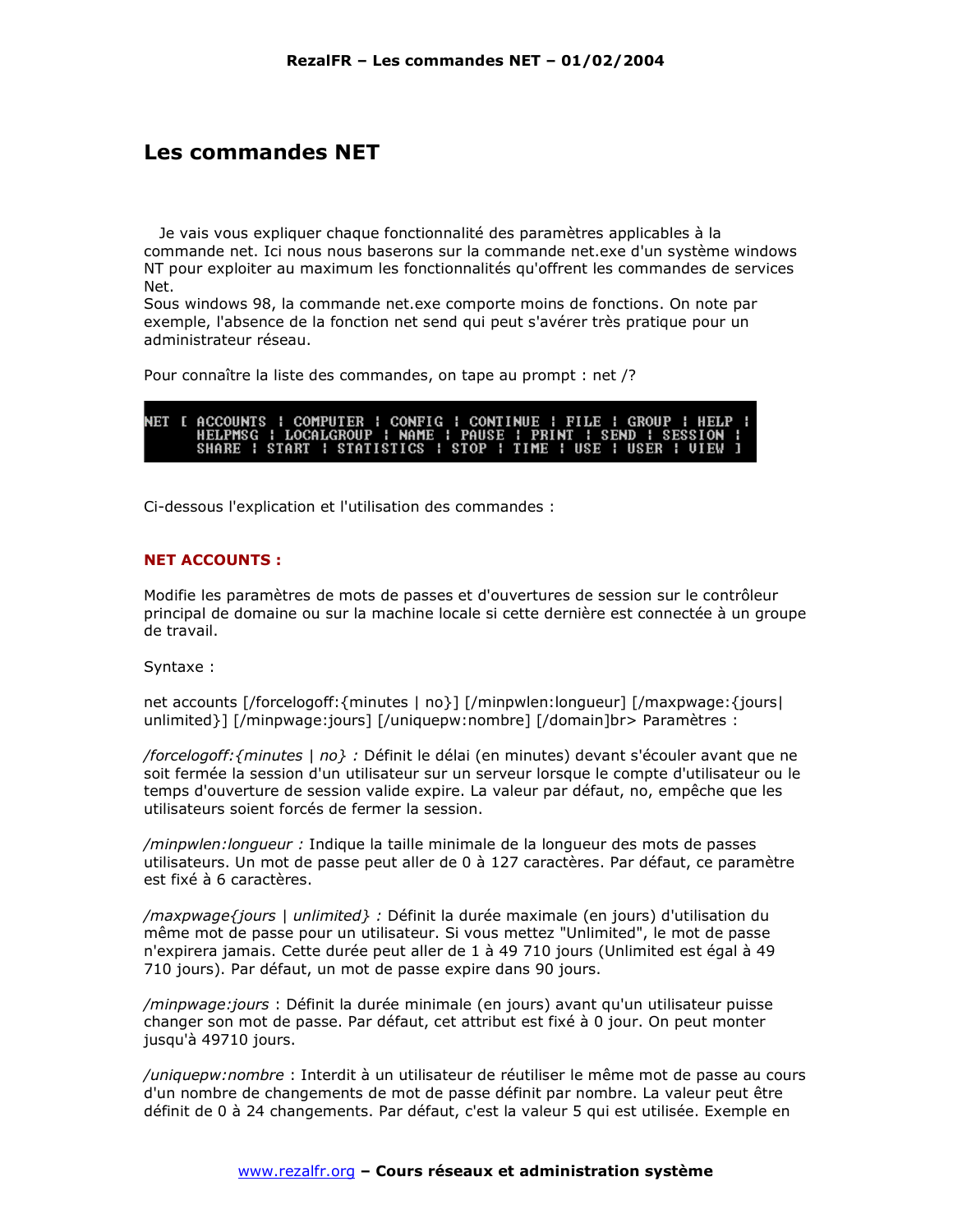prenant la valeur par défaut : Un utilisateur recoit un nouveau pc équipé de Microsoft windows 2000, son mot de passe est "microsoft", il ne pourra réutiliser le mot de passe "microsoft" qu'après avoir changé son mot de passe 5 fois.

/domain : Exécute l'opération sur le contrôleur principal de domaine du domaine en cours. Si la machine sur laquelle est executée la commande est connectée à un groupe de travail, c'est le compte local qui sera attaqué.

Aucun paramètres renvoie les paramètres en cours.

## **NET COMPUTER:**

Ajoute ou supprime un ordinateur dans la base de données du domaine. La commande attaque le contrôleur de domaine principal.

Syntaxe:

net computer \\nom\_ordinateur {/add | /del}

Paramètes :

\\nom\_ordinateur: Spécifie l'ordinateur à ajouter ou supprimer dans le domaine. {/add | /del} : Ajoute (/add) ou supprime (/del) l'ordinateur spécifié dans le domaine auquel appartient la machine d'où est lancé la commande.

#### **NET CONFIG:**

Affiche les paramètres qui sont disponibles grâce aux services STATION DE TRAVAIL et SFRVFUR.

Syntaxe:

net config [{server|workstation}]

Paramètres :

server : Affiche les paramètres du service Serveur.

A utiliser à la suite de "server" pour modifier les paramètres du service Serveur.

/AUTODISCONNECT: minutes : Spécifie le temps en minutes au bout duquel la session en cours sera déconnectée en cas d'inactivité.

/HIDDEN: YES | NO : Définit si la machine apparaît ou pas dans le voisinage réseau. Par défaut, ce paramètres est à NO.

/SRVCOMMENT: "texte" : Définit la zone de commentaire qui s'affiche dans le voisinage réseau.

workstation : Affiche les paramètres du service Station de travail.

A utiliser à la suite de "workstation" pour modifier les paramètres du service Station de travail.

/CHARCOUNT: octets : Spécifie le nombre d'octet que windows NT avant d'envoyer les données au périphérique de communication (COM).

/CHARTIME:ms : Spécifie l'intervalle de temps maximal pendant lequel windows NT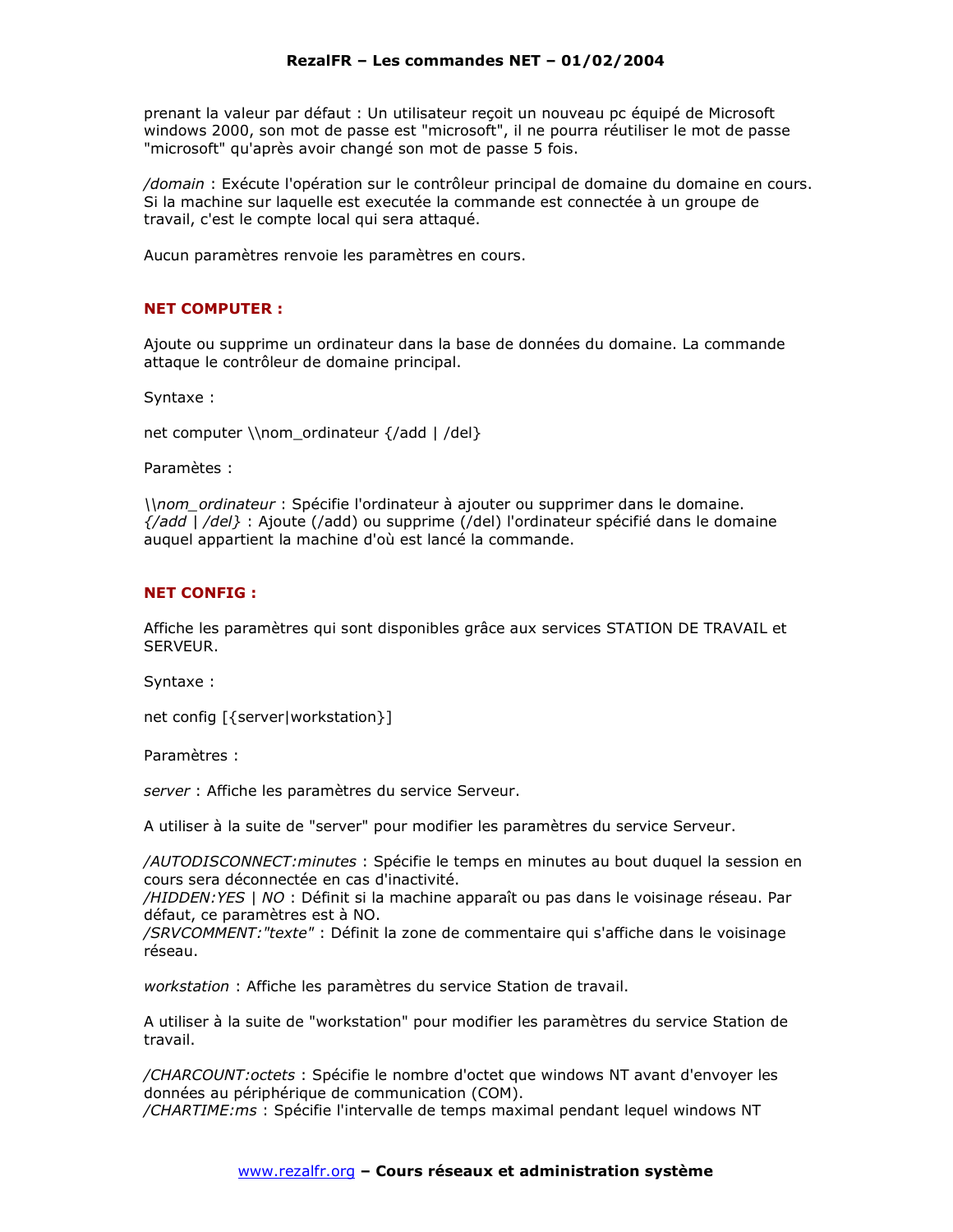collecte des données avant de les envoyer à un périphérique de communication (COM). /CHARWAIT:s : Spécifie le délai maximal (en secondes) pendant lequel Windows NT attend qu'un périphérique de communication devienne disponible.

#### **NET CONTINUE:**

Cette commande relance un service stoppé par la commande NET PAUSE.

Syntaxe:

net continue service

service est le nom d'un service windows NT et peut par exemple prendre les valeurs suivantes :

netlogon : Redémarre le service Ouverture de session réseau. "nt Im security support provider" : Redémarre le service Fournisseur de la prise en charge de sécurité LM NT. schedule : Redémarre le service Planificateur de tâches. server : Redémarre le service Serveur. workstation : Redémarre le service Station de travail.

## **NET FILE:**

Affiche les nom des fichiers ouverts via les dossiers partagés.

Syntaxe:

net file [ID [/close]]

Paramètes :

ID : Spécifie le numéro d'identification du fichier. /close : Ferme un fichier ouvert.

Remarque : pour fermer un fichier précis, afficher la liste des fichiers ouverts avec la commande net file puis lancez la commande net file 3 /close pour fermer le fichier ayant le numéro 3 d'identification.

#### **NET GROUP:**

Affiche, ajoute ou modifie des groupes globaux sur des domaines ou en local.

Syntaxe:

net group [nom\_groupe [/comment:"texte"]] [/domain]

net group [nom groupe {/add [/comment:"texte"] | /delete} [/domain]]

net group nom\_groupe nom\_utilisateur {/add | /delete} [/domain]]

Paramètres :

nom groupe : définit le nom du groupe global sur lequel on souhaite travailler.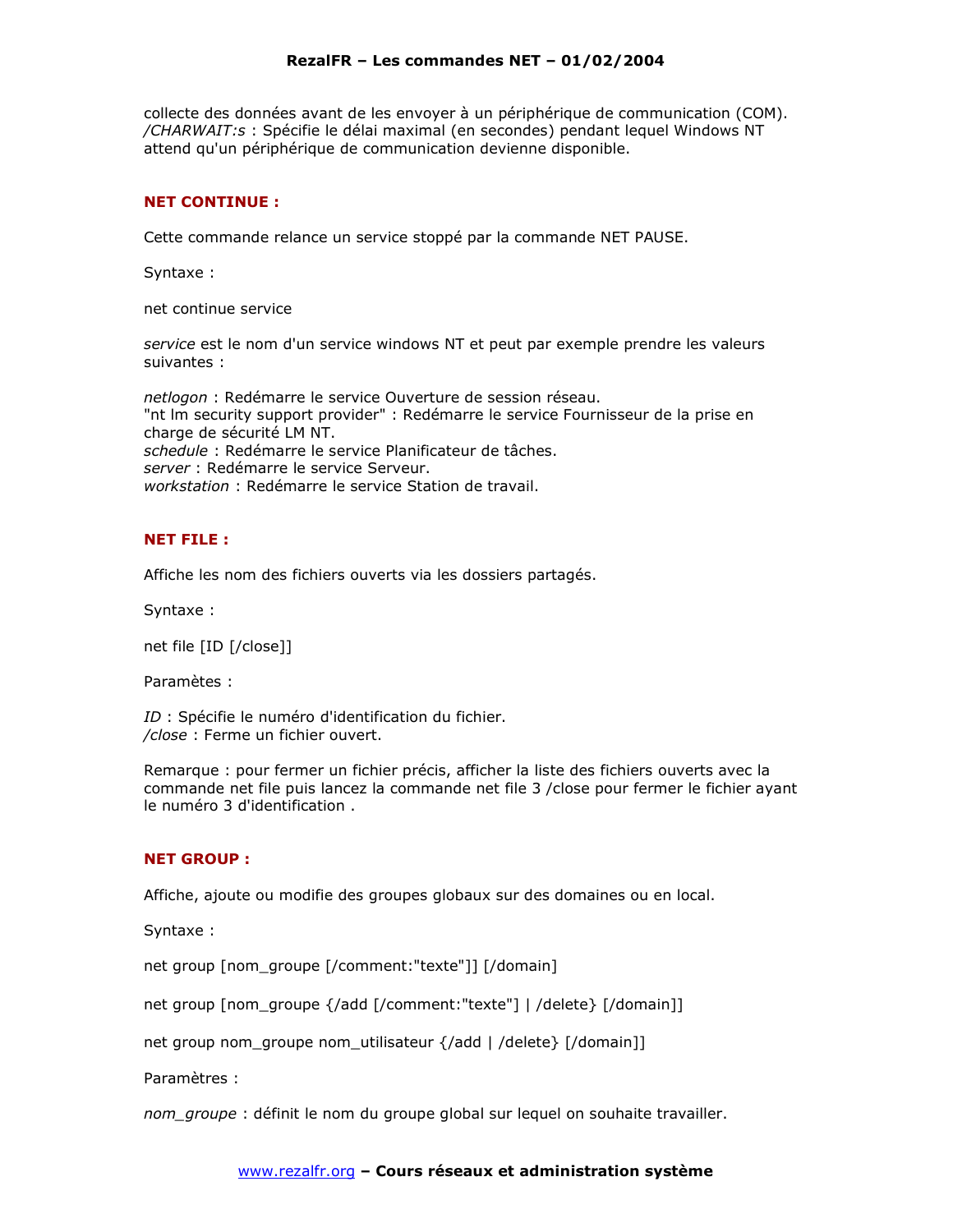/comment: "texte" : Mets un commentaire sur le groupe. Le commentaire a une taille maximale de 48 caractères. N'oubliez pas les quillements sinon la commande échouera. /domain : Travaille dans le domaine où est connecté l'utilisateur. Sinon cette option est omise, c'est la station en local qui sera attaquée.

/add : Ajoute un groupe ou un nom d'utilisateur selon les options choisies. /delete : Supprime un groupe ou un nom d'utilisateur selon les options choisies.

Pour spécifier plusieurs noms d'utilisateurs, séparer les par un espace. net group sans options, liste les groupes déjà mis en place.

## **NET HELP:**

L'aide des commandes NET.

Syntaxe:

net help commande

Exemple:

net help group

net help sans options affiche la liste des commandes NET disponibles.

## **NET HELPMSG:**

Cet aide recense toutes les erreurs qui peuvent être rencontrés à l'utilisation des commandes NET.

Syntaxe:

net helpmsg numéro

numéro représente un numéro à 4 chiffres qui vous est fourni lorsqu'une commande ne s'exécute pas correctement.

Exemple :

net helpmsg 1235 vous renvoie "La requête a été interrompue".

## **NET LOCALGROUP:**

Affiche, ajoute ou modifie des groupes locaux.

Syntaxe:

net localgroup [nom groupe [/comment:"texte"]] [/domain]

net localgroup nom\_groupe {/add [/comment:"texte"] | /delete} [/domain]

net localgroup nom\_groupe nom [ ...] {/add | /delete} [/domain]

Paramètres :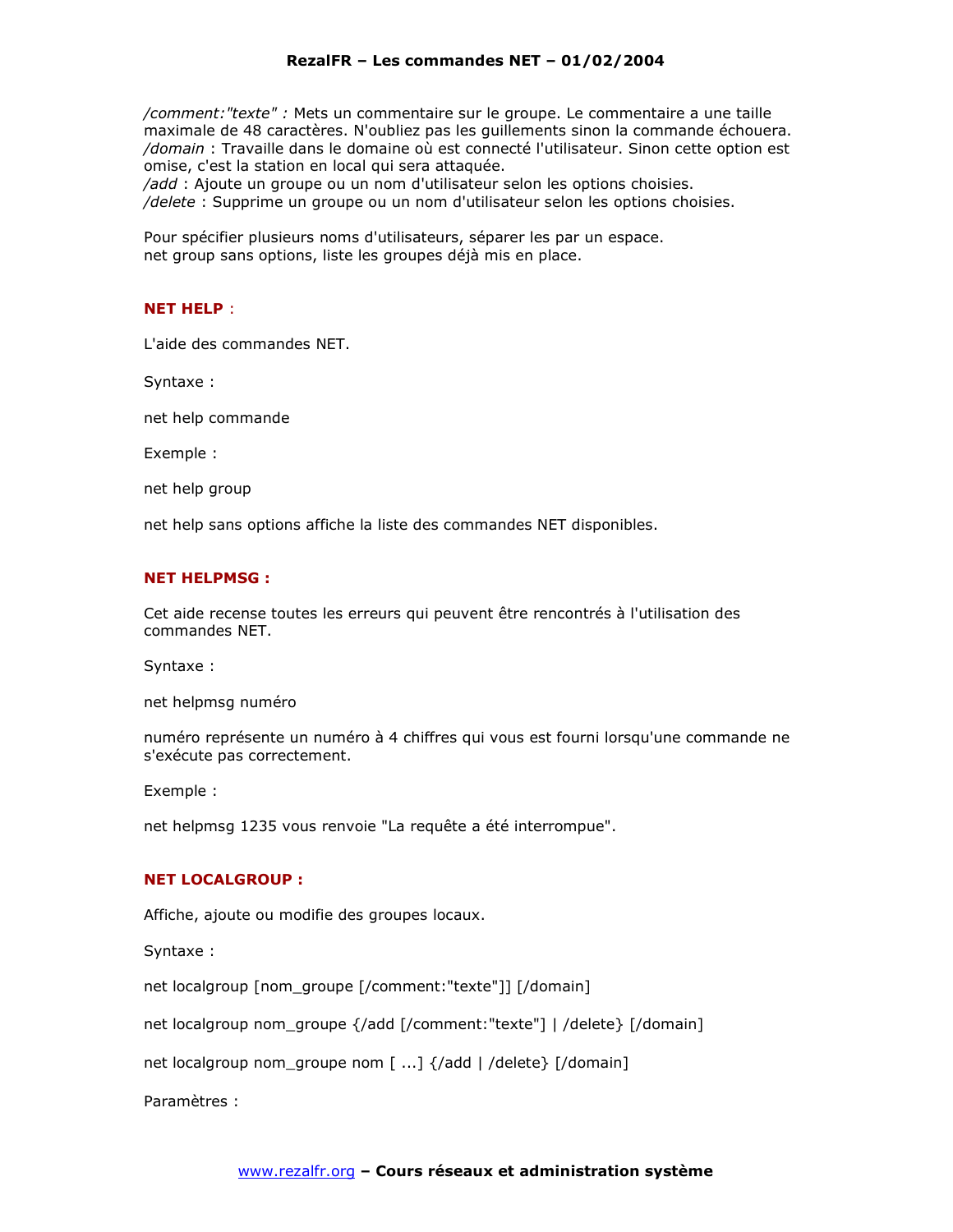nom groupe : définit le nom du groupe local sur lequel on souhaite travailler. /comment: "texte" : Mets un commentaire sur le groupe. Le commentaire a une taille maximale de 48 caractères. N'oubliez pas les quillements sinon la commande échouera. /domain : Travaille dans le domaine où est connecté l'utilisateur. Sinon cette option est omise, c'est la station en local qui sera attaquée.

/add : Ajoute un groupe ou un nom d'utilisateur selon les options choisies. /delete : Supprime un groupe ou un nom d'utilisateur selon les options choisies.

Pour spécifier plusieurs noms d'utilisateurs, séparer les par un espace. net group sans options, liste les groupes déjà mis en place.

## **NET NAME:**

Ajoute ou supprime un nom de messagerie (alias). Sans paramètres, on obtient la liste des noms utilisables. Il est nécessaire que le service messagerie soit lancé pour que cette commande fonctionne.

Syntaxe:

net name [nom [/add | /delete]]

Paramètres :

nom : Ce sera votre nom lorsque vous dialoguerez par le service messagerie. Le nom peut contenir jusqu'à 15 caractères.

/add : Ce paramètres est facultatif. Elle revient à utiliser la syntaxe "net name nom" /delete : Supprime un nom que vous avez ajouter.

# **NET PAUSE:**

Modifie l'état d'un service en pause. Ce dernier est suspendu.

Syntaxe:

net pause service

service est le nom du service à suspendre (Exemple : serveur, station de travail, serveur d'accés distant, ...).

#### **NET PRINT:**

Affiche ou gère les files et travaux d'impressions d'imprimantes partagées.

Syntaxe:

net print \\nom ordinateur\nom partage

net print [\\nom\_ordinateur] numéro\_travail [/hold | /release | /delete]

Paramètres :

nom ordinateur : Nom de l'ordinateur partageant l'imprimante. numéro travail : Identifie un travail dans la file d'impression. /hold : Bloque un travail (Identié grâce au numéro\_travail) jusqu'à temps qu'il soit libéré.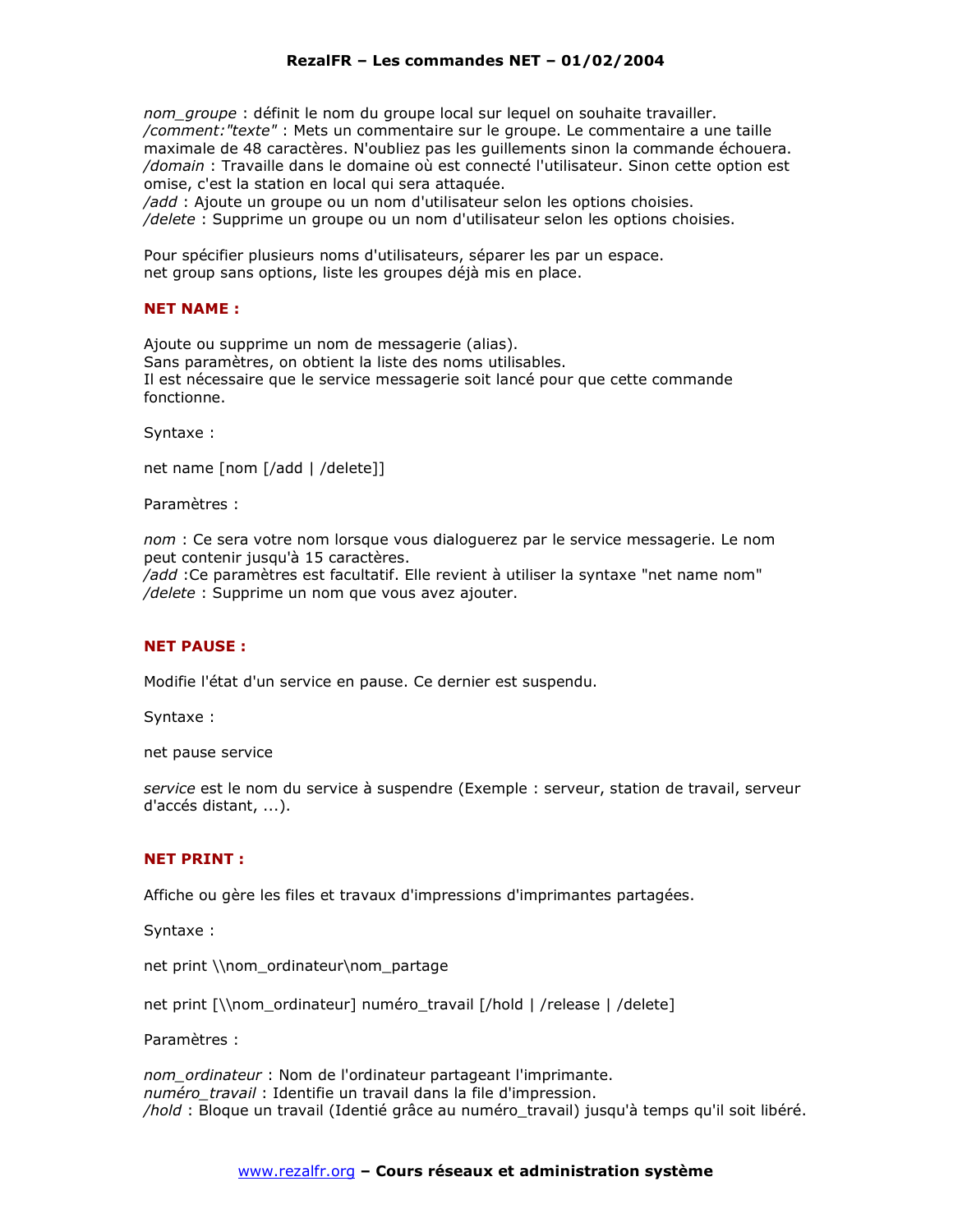/release : Libère un travail bloqué dans la file d'impression. /delete: Supprime un travail dans la file d'impression.

## **NET SEND:**

Envoie un message à un utilisateur ou à tous les utilisateurs d'un domaine ou groupe de travail.

Syntaxe:

net send {nom | \* | /domain[:nom] | /users} message

Paramètres :

nom : C'est le nom de l'ordinateur qui recevra votre message. S'il contient des espaces, entourez le nom de quillemets.

\* : Envoie le message à tous les utilisateurs du domaine ou du groupe de travail. /domain : Spécifie le nom du domaine ou du groupe de travail où le message devra être envoyé. En utilisant ce paramètre, tous les utilisateurs connecté recevront ce message. /users : Envoie le message à tous les utilisateurs connectés sur le même domaine ou groupe de travail d'où le message est envoyé.

message : C'est le message que vous allez envoyer à vos destinataires.

## **NET SESSION:**

Affiche ou déconnecte les utilisateurs connectés à une machine.

Syntaxe:

net session [\\nom ordinateur] [/delete]

paramètres :

Sans aucun paramètes, la commande affiche la liste des sessions ouvertes localement.

\\nom\_ordinateur : C'est le nom de l'ordinateur sur lequel on veut lancer la commande. /delete : Déconnecte les utilisateurs. Toutes les sessions sont fermées.

#### **NET SHARE:**

Affiche, crée ou supprime des ressources partagées.

Syntaxe:

```
net share nom_partage
net share nom partage=lecteur:chemin [/users:nombre | /unlimited] [/remark:"texte"]
net share nom partage [/users:nombre | unlimited] [/remark:"texte"]
net share {nom partage | lecteur: chemin} / delete
```
Paramètres :

Sans paramètres, net share affiche les ressources partagées de l'ordinateur local.

nom\_partage : Indique le nom d'un partage.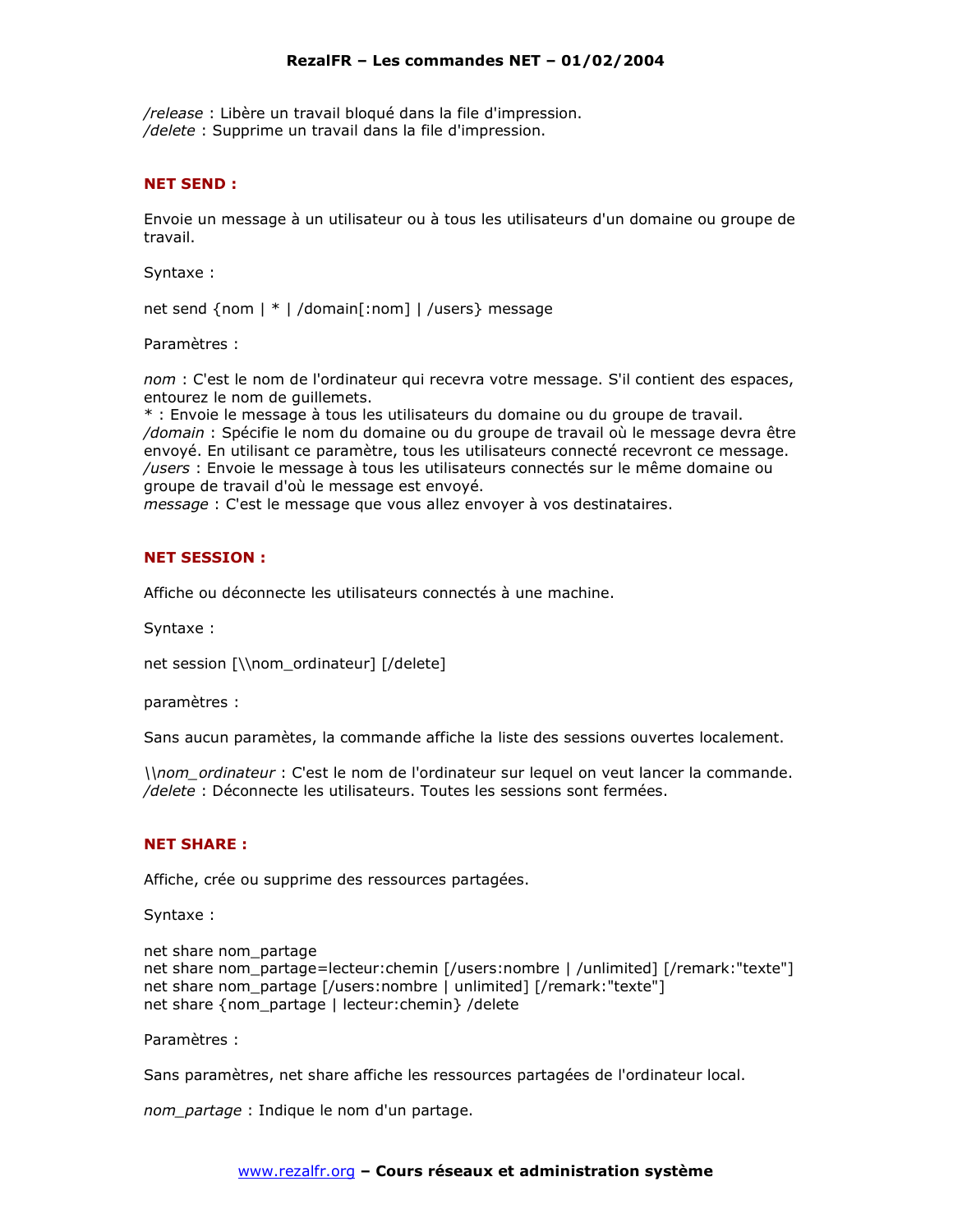lecteur: chemin : Indique le chemin absolu d'un répertoire à partager. (Exemple : C:\PARTAGE)

/users : Indique le nombre d'utilisateurs maximum connectés simultanément au partage. /unlimited : Pour que l'accés au partage ne soit pas limité à un nombre maximum de connectés en même temps.

/remark: "texte" : Ajoute une description au partage. Le texte doit être placé entre quillemets.

/delete : Supprime le partage de ressources.

# **NET START:**

Démarre un service ou affiche la liste des services démarrés.

Syntaxe:

net start [service]

Paramètres :

Sans aucun paramètres, la commande affiche la liste des services démarrés. Service : Indique le nom du service à démarrer. (Exemple : client dhcp, snmp, windows time service)

# **NET STATISTICS:**

Affiche les statistiques des services workstation, server ainsi que les services démarrés (s'ils fournissent des statistiques).

Syntaxe:

net statistics [workstation | server]

Paramètres :

workstation: Fournit les statistiques du service workstation local. server : Fournit les statistiques du service server local.

sans paramètres, ce sont les statistiques des services workstation, server, et ceux qui sont démarrés.

# **NET STOP:**

Arrête un service réseau.

Syntaxe:

net stop service

Paramètres :

service : Exemple de services pouvant être arrêter : horloge, spooler, serveur de fichiers Macintosh.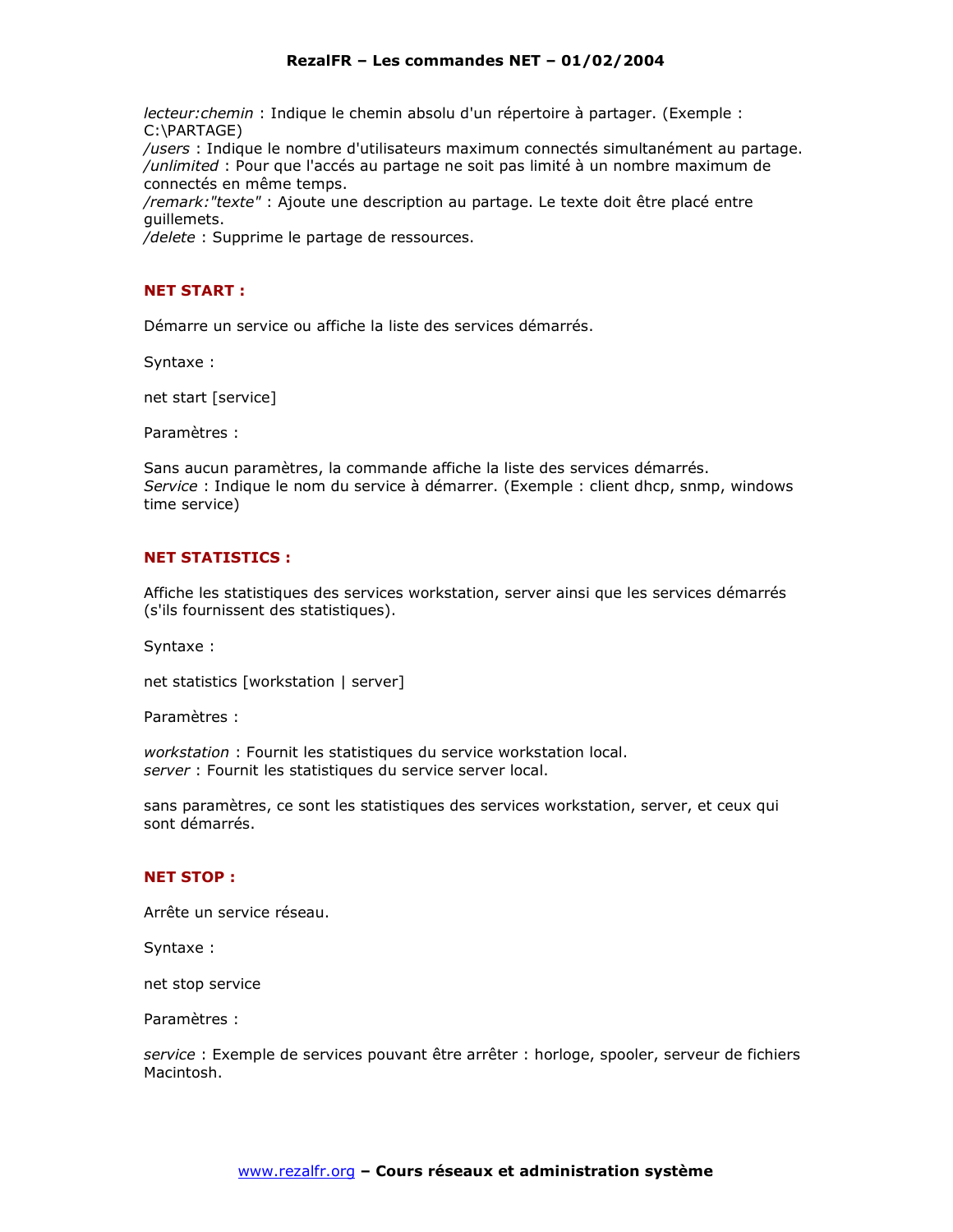# **NET TIME:**

Synchronise l'horloge de l'ordinateur local avec celle d'un autre ordinateur ou d'un domaine.

Cette commande affiche aussi l'heure d'un ordinateur ou domaine.

Syntaxe:

net time [\\nom\_ordinateur | /domain[:nom\_domaine] | /rtsdomain[:nom\_domaine]]  $[|Set]$ 

net time [\\nom ordinateur] [/querysntp] | [/setsntp[:liste de serveurs NTP]]

Paramètres :

Sans paramètres, la commande affiche l'heure où l'ordinateur local se synchronise. \\nom\_ordinateur : Désigne le nom d'ordinateur sur lequel vous voulez synchroniser votre horloge.

/domain[:nom domaine] : Désigne le domaine sur lequel vous voulez vous synchroniser. /rtsdomain [: nom\_domaine] : Désigne le domaine qui contient un serveur de temps. /set : Synchronise l'horloge de l'ordinateur avec celle définie par les options précédentes. /querysntp : Affiche le nom du serveur NTP sur lequel vous vous synchroniser. /setsntp : Définit une liste de serveur NTP joignables par l'ordinateur local. Si vous avec plusieurs serveur auxquels vous connecter, entourez la liste de guillemets en séparant les adresses (IP ou DNS) par des espaces.

# **NET USE:**

Gère sur la machine les connexions aux ressources partagées.

Syntaxe:

net use [{nom périphérique | \*}] [\\nom ordinateur\nom partage[\volume]] [/user:[nom\_domaine\_pointé\]nom\_utilisateur] [/user: [nom\_utilisateur@nom\_domaine\_pointé] [/savecred] [/smartcard] [{/delete | /persistent: {yes | no}}]net use [nom\_périphérique [/home[{mot\_de\_passe | \*}] [/delete: {yes | no}]]net use [/persistent: {yes | no}]

Paramètres :

nom périphérique : Définit la lettre de lecteur à laquelle vous voulez assigner la connexion (Ex : F:). Si vous mettez \*, c'est la prochaine lettre disponible qui sera utilisée. \\nom\_ordinateur\nom\_partage : Spécifie le nom du serveur et le nom de partage de la ressource. Si nom ordinateur contient des espaces, entrez tout le paramètre entre quillements : "\\nom ordinateur\nom partage".

*Volume : Spécifie un nom de volume netware si la ressouce se trouve sur un serveur* novell netware.

mot de passe : C'est le mot de passe pour pouvoir accéder à la ressource partagée. /user : Informe que vous souhaitez définir un autre nom d'utilisateur avec lequel la connexion sera établie à la ressource.

nom domaine : Spécifie le nom du domaine contenant le compte utilisateur. Si cette option est omise, c'est le domaine en cours qui sera utilisé.

nom utilisateur : Spécifie le nom d'utilisateur que vous souhaitez utiliser pour vous connecter.

/savecred : Sauvegarde les informations de comptes utilisateurs pour se connecter à une ressource partagée.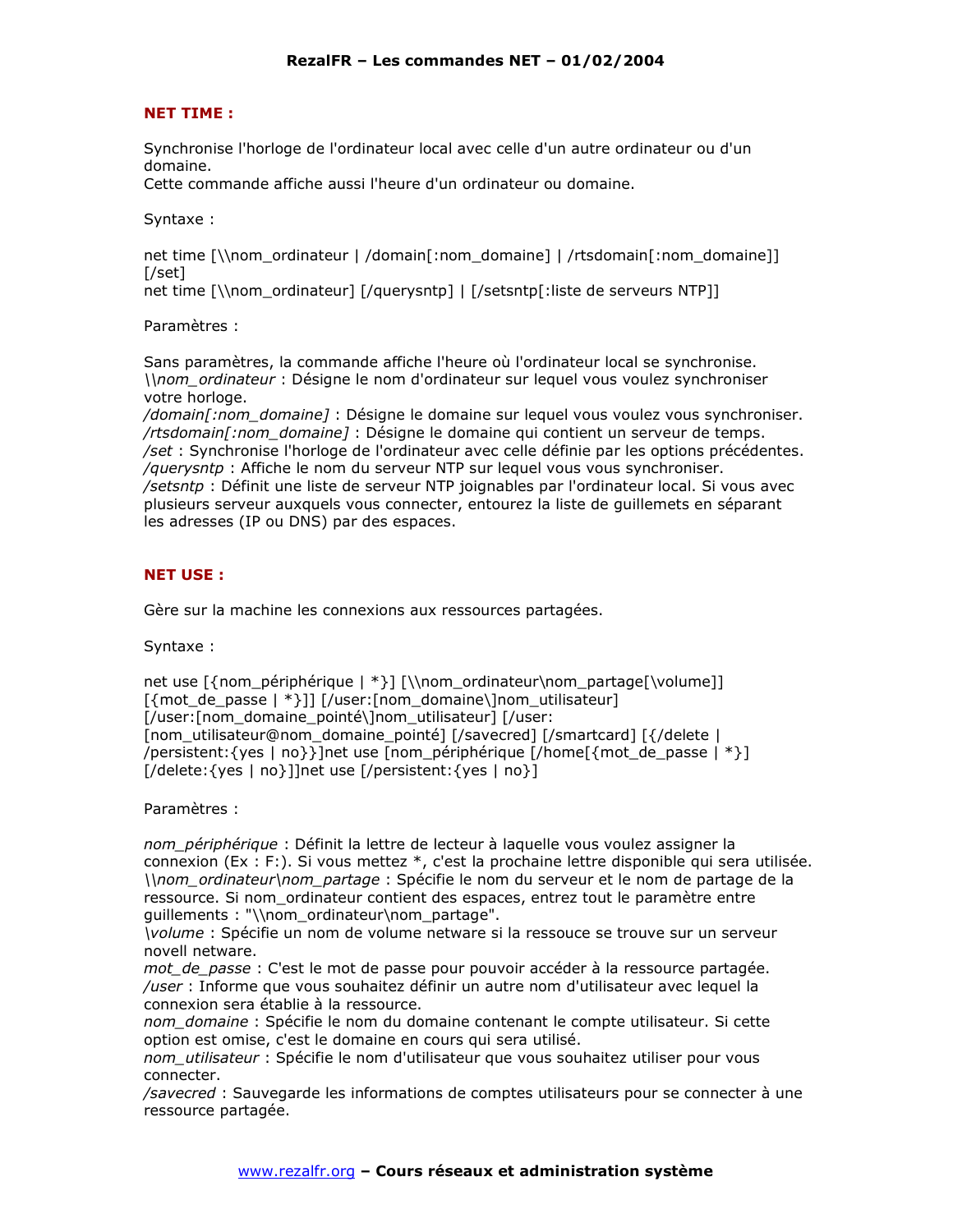/smartcard : A utiliser dans le cas où vous utilisez une identification par carte à puce. /delete : Supprime la connexion à la ressource partagée. Si vous tapez \* /delete ce sont toutes les connexions qui seront déconnectés.

/persistent: {yes | no} : Spécifie si la connexion doit être persistente ou non. Si elle l'est, la connexion sera recrée à la réouverture de session.

/home : Connecte un utilisateur au répertoire de base.

## **NET USER:**

Gère ou affiche les caractéristiques des comptes utilisateurs.

Syntaxe:

net user [nom\_utilisateur [mot\_de\_passe | \*] [options]] [/domain] net user [nom\_utilisateur {mot\_de\_passe | \*} /add [options] [/domain]] net user [nom utilisateur [/delete] [/domain]

#### Paramètres :

nom utilisateur : Indique le nom du compte utilisateur à gérer ou afficher. Ce nom peut comporter jusqu'à 20 caractères.

mot\_de\_passe : Modifie le mot de passe de l'utilisateur. Si vous tapez \*, un invite s'affiche et le mot de passe sera caché.

/domain : Si vous ajoutez ce paramètre, la commande sera effectuée sur le contrôleur principal de domaine.

options:

/active: {no | yes} : Active ou désactive le compte utilisateur.

/comment: "texte" : Définit le commentaire du compte utilisateur.

/countrycode:nnn: Utilise les codes pays/région du système d'exploitation afin de mettre en œuvre les fichiers de langue spécifiés pour l'aide et les messages d'erreur d'un utilisateur. La valeur 0 désigne le code pays/région par défaut.

/expires: { {mm/jj/aaaa | jj/mm/aaaa | mmm, jj , aaaa } | never } : Provoque l'expiration du compte d'utilisateur si vous indiquez une date. En fonction du code pays/région, les dates d'expiration peuvent être aux formats suivants : [mm/jj/aaaa], [jj/mm/aaaa] ou [mmm,jj ,aaaa]. Pour la valeur correspondant au mois, vous pouvez utiliser des chiffres, écrire le mois en toutes lettres ou employer l'abréviation à trois lettres (par exemple, jan fév mar avr mai jun jul aoû sep oct nov déc). Quant à la valeur de l'année, elle peut être représentée par deux ou quatre chiffres. Utilisez des virgules ou des barres obliques pour séparer les éléments de la date. Les espaces sont interdits. Si vous omettez aaaa, c'est l'occurrence suivante de la date (en fonction de la date et l'heure de votre ordinateur) qui est prise en compte.

/fullname: "nom" : Définit le nom complet de l'utilisateur.

/homedir: chemin : Définit le répertoire de base de l'utilisateur.

/passwordchg: {yes | no} : Indique si les utilisateurs peuvent ou non, modifier leur mot de passe.

/passwordreg: {yes | no} : Indique si un utilisateur doit avoir ou non un mot de passe. /profilepath: [chemin] : Définit le chemin du profil de l'utilisateur (Le chemin pointe dans la base de registre).

/scriptpath: chemin : Définit le chemin relatif du script d'ouverture de session de l'utilisateur. Les scripts se trouvent dans %systemroot%\System32\Repl\Import\Scripts. /times: {jour[-jour][,jour[-jour]], heure[-heure][,heure[-heure]] [;...] | all} : Définit les heures de la journée auxquelles l'utilisateur pourra se connecter. L'heure est limitée à des incréments d'une heure. Quant aux valeurs de jour, elles peuvent être écrites en toutes lettres ou représentées par les abréviations (L, Ma, Me, J, V, S, D). Les heures peuvent suivre le format de notation en 12 ou 24 heures. Si vous optez pour le format 12 heures,